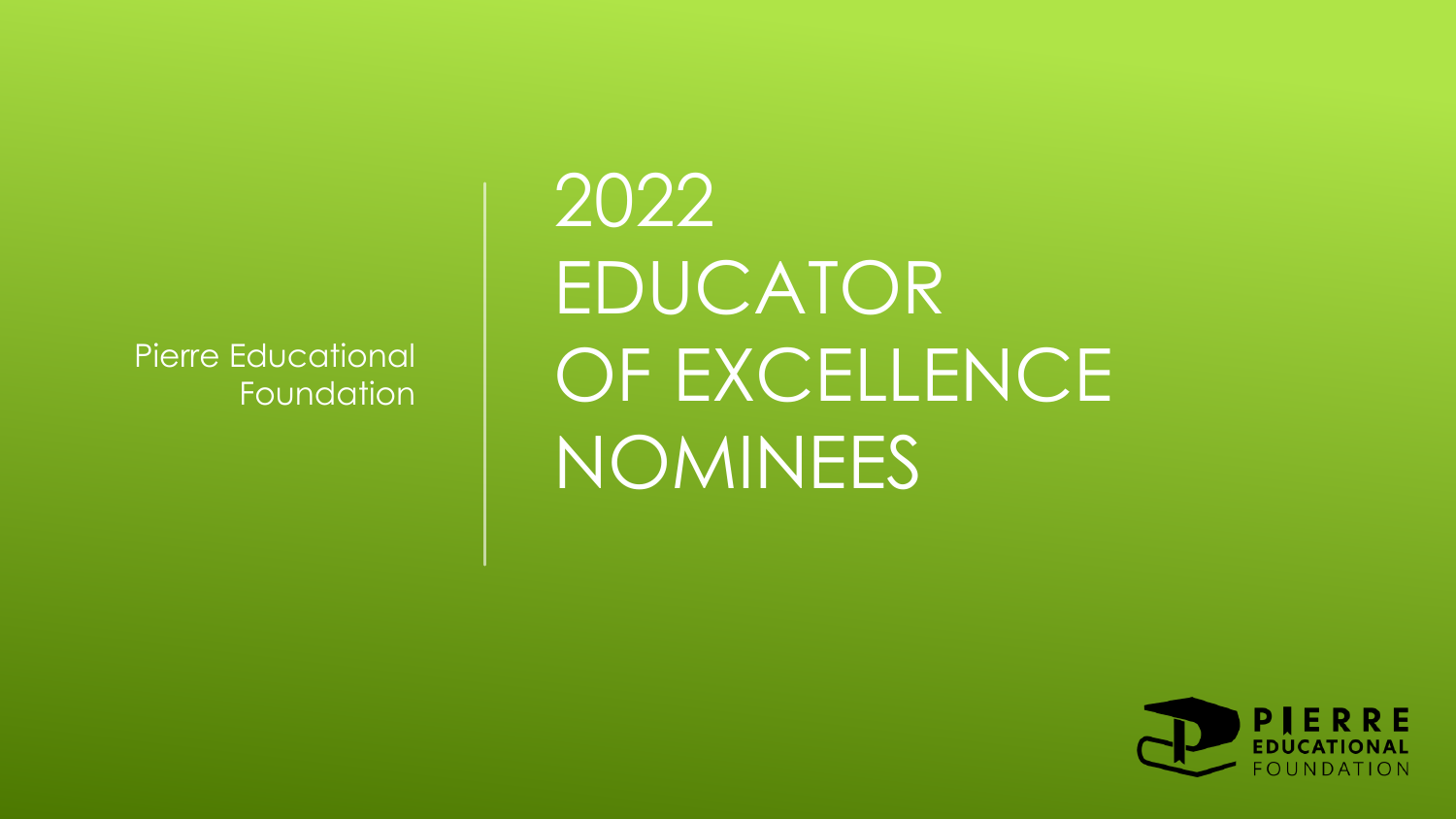



#### 2021 Teresa Johnson

2020 Vashti Gibson



#### 2019 Kelly Brandt



2018 John Kalda

**ARTICAL PROPERTY** 



#### 2017 Jay Schwartz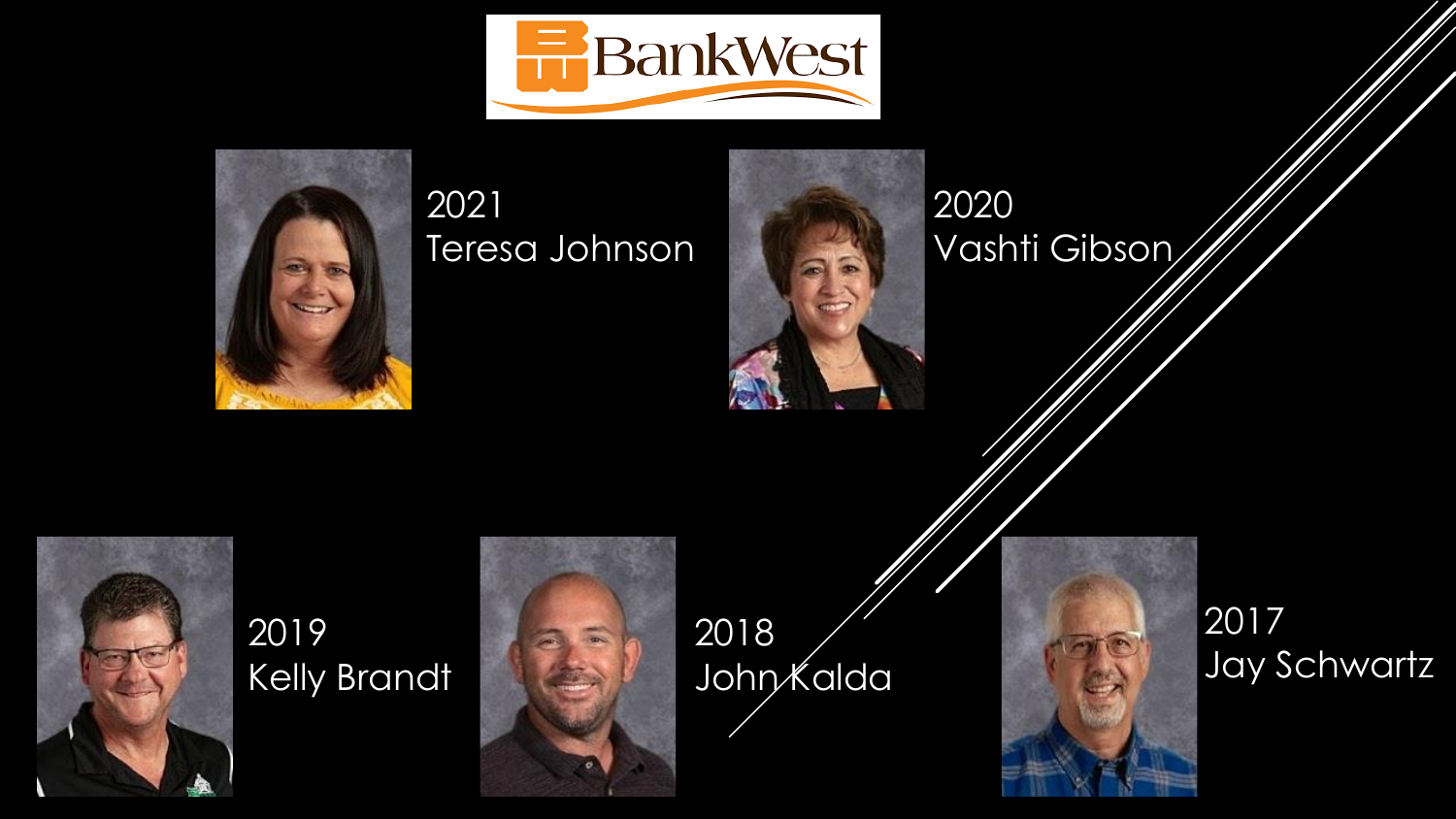

Jennifer Allen

BUCHANAN ELEMENTARY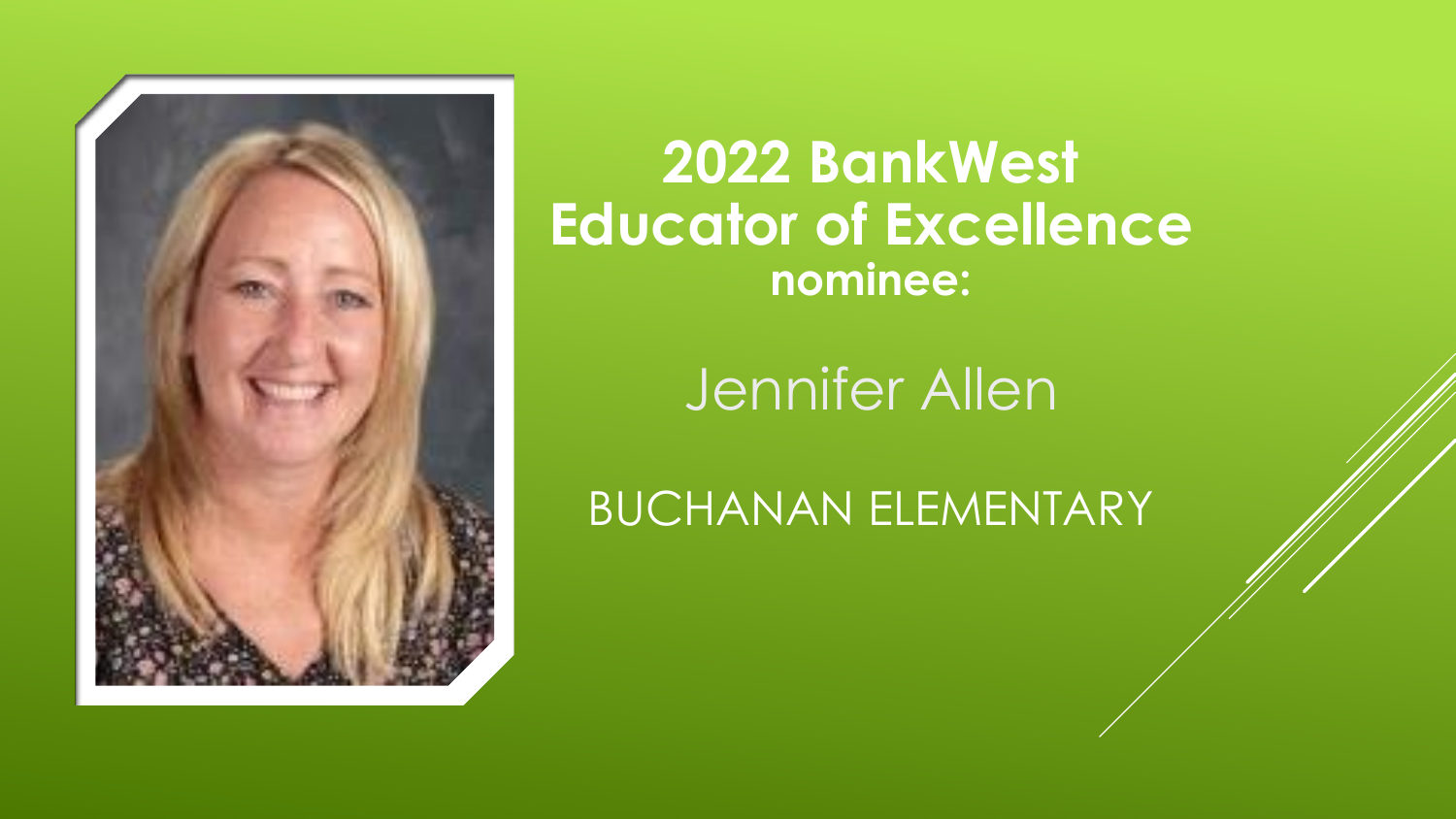

Hope Armstrong

GEORGIA MORSE MIDDLE SCHOOL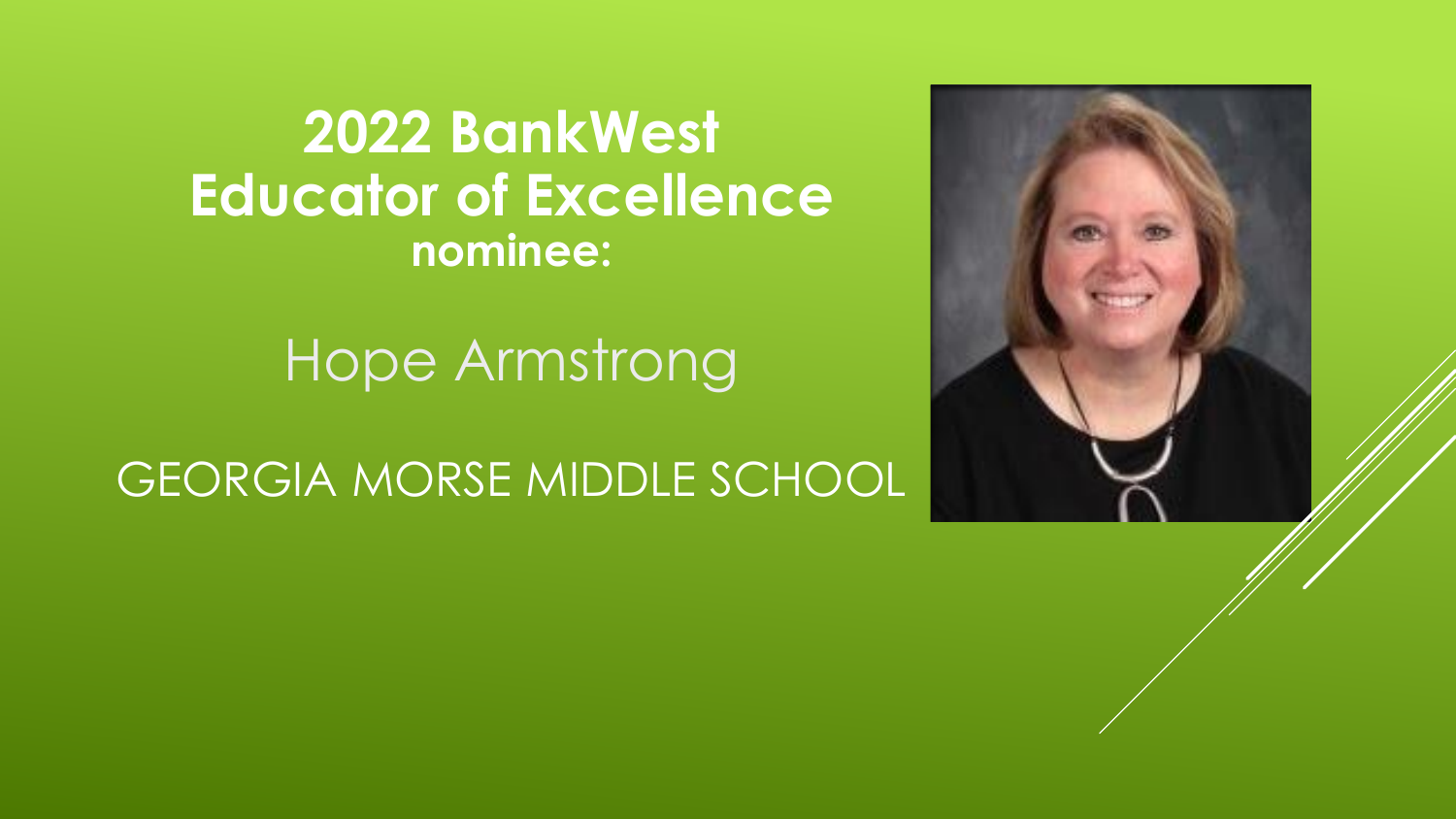

Rob Coverdale

WASHINGTON ELEMENTARY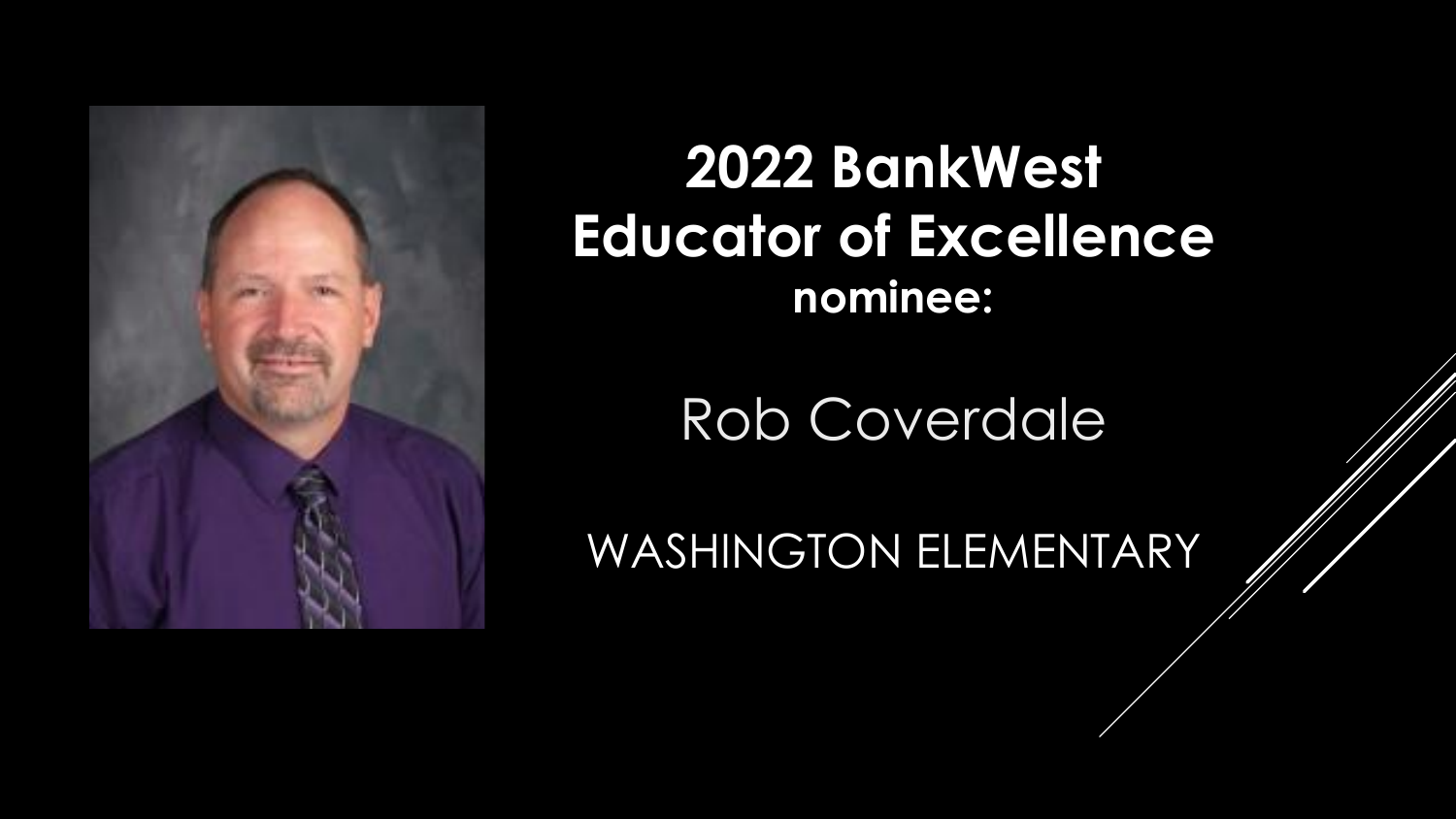

Megan Deal

WASHINGTON ELEMENTARY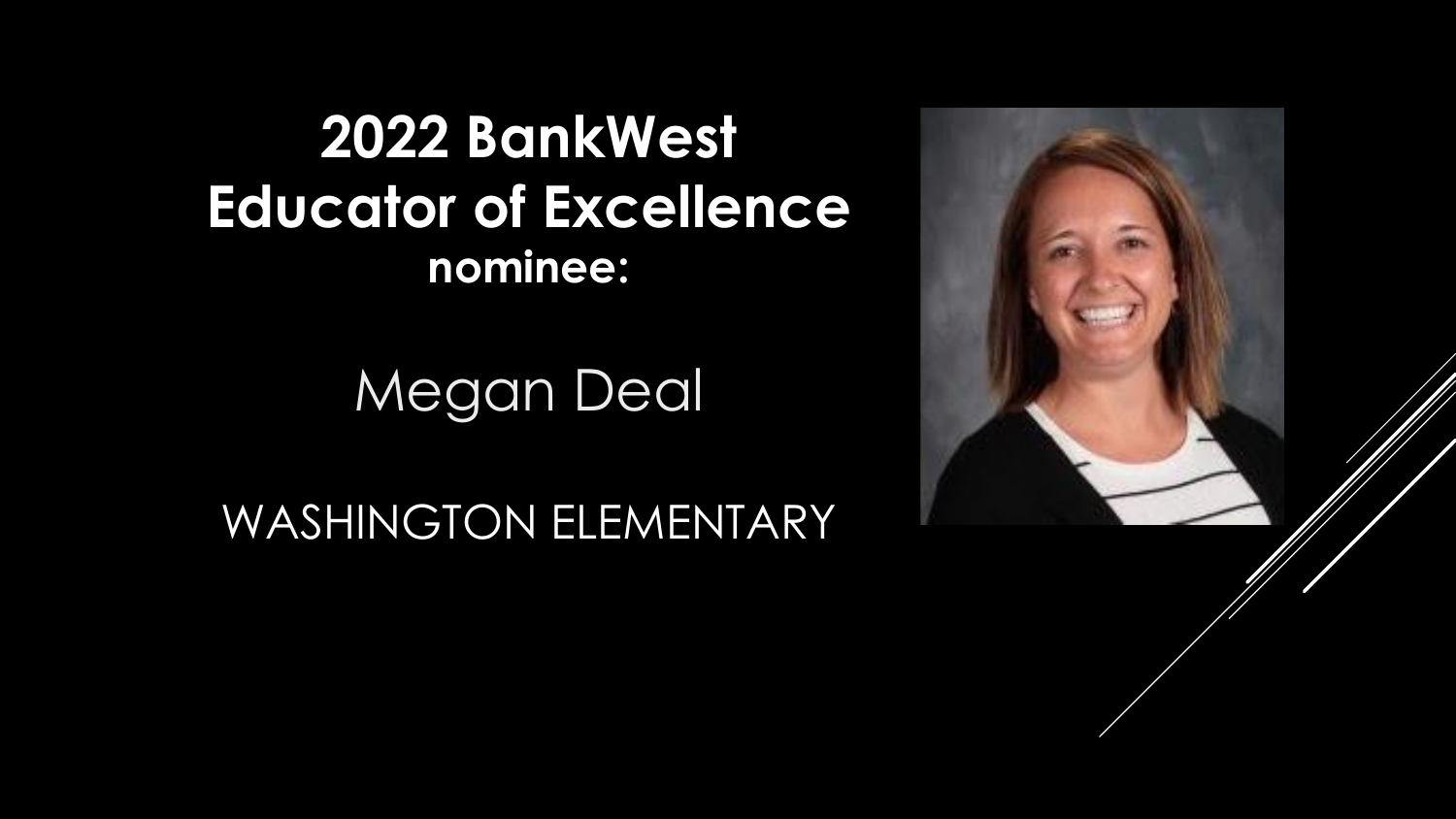

TAYLOR HAMBLIN

GEORGIA MORSE MIDE SCHOOL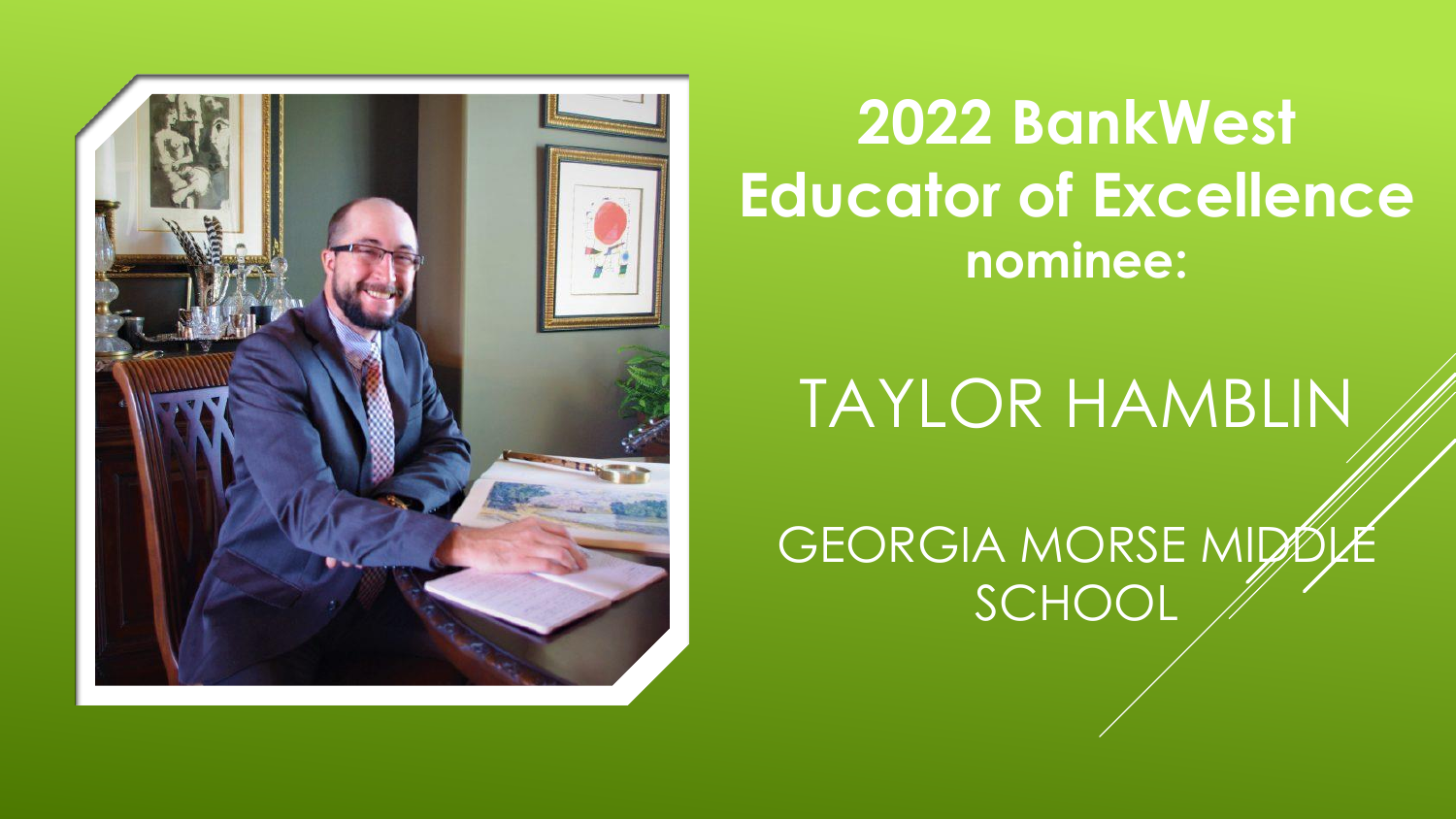

# JENNY HODGES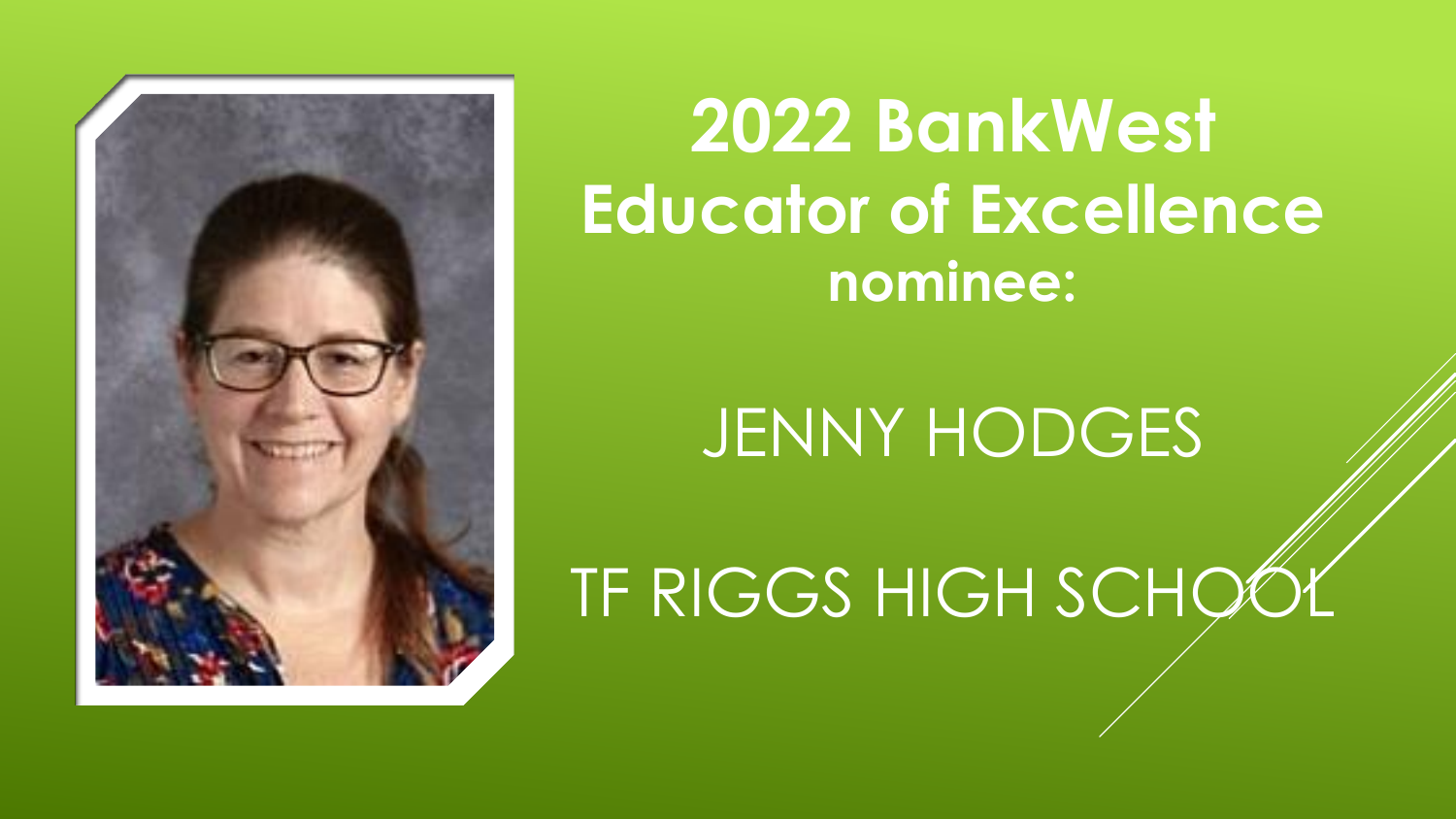

Guy Hunter

GEORGIA MORSE MIDDLE SCHOOL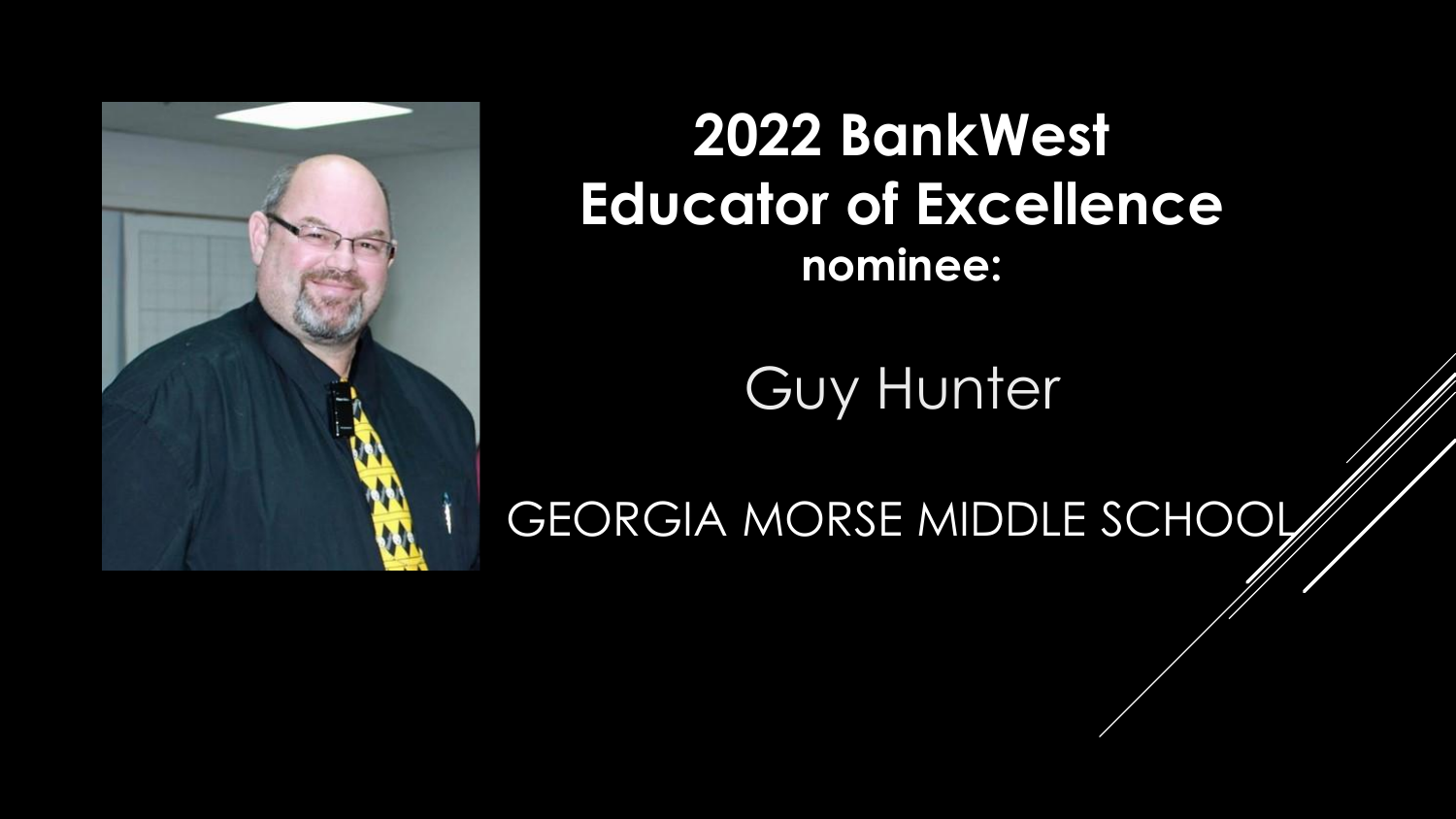## **BECKY KITTS**

ST. JOSEPH ELEMENTARY

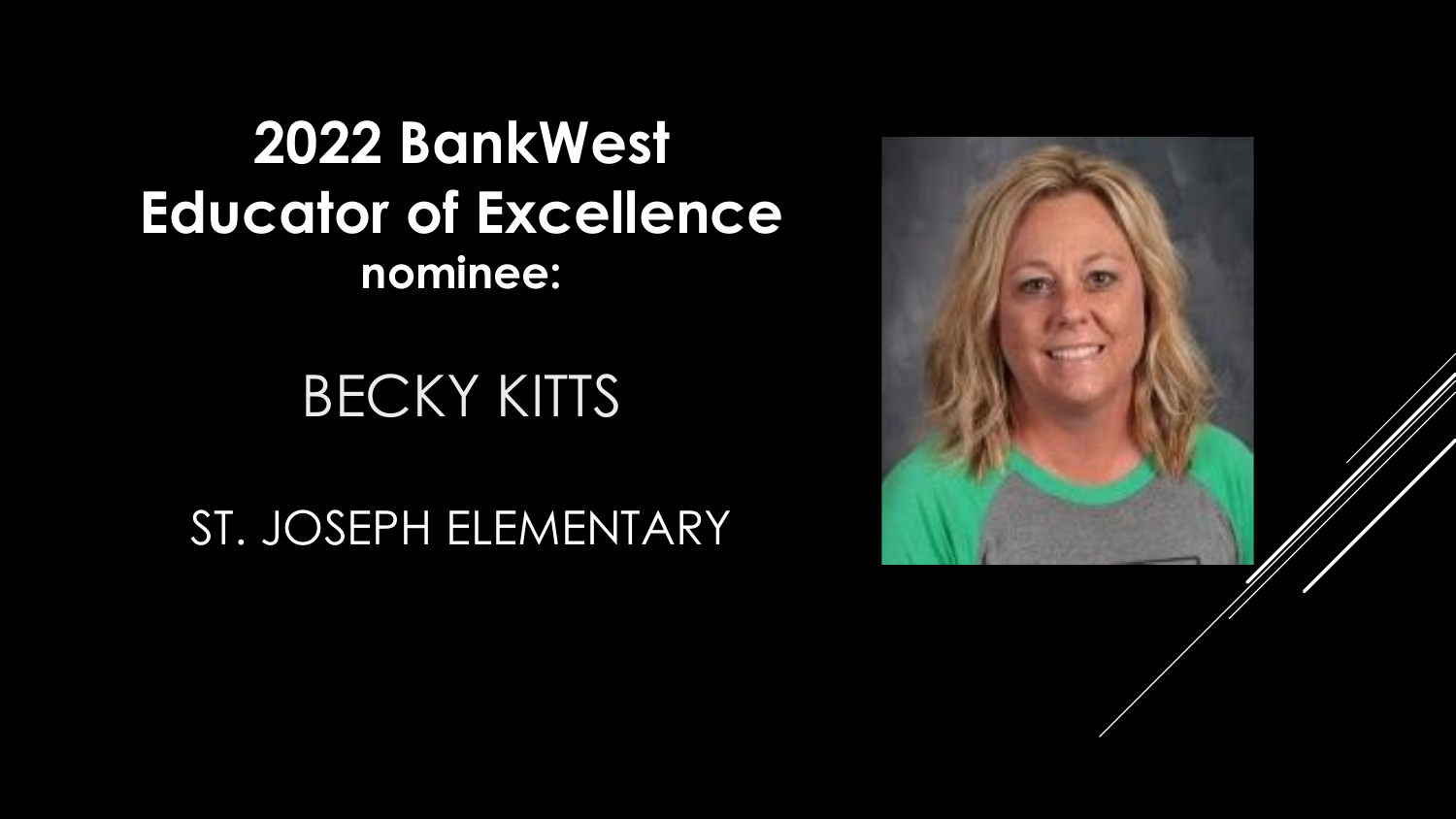

### CHAD KRINGEL

BUCHANAN ELEMENTARY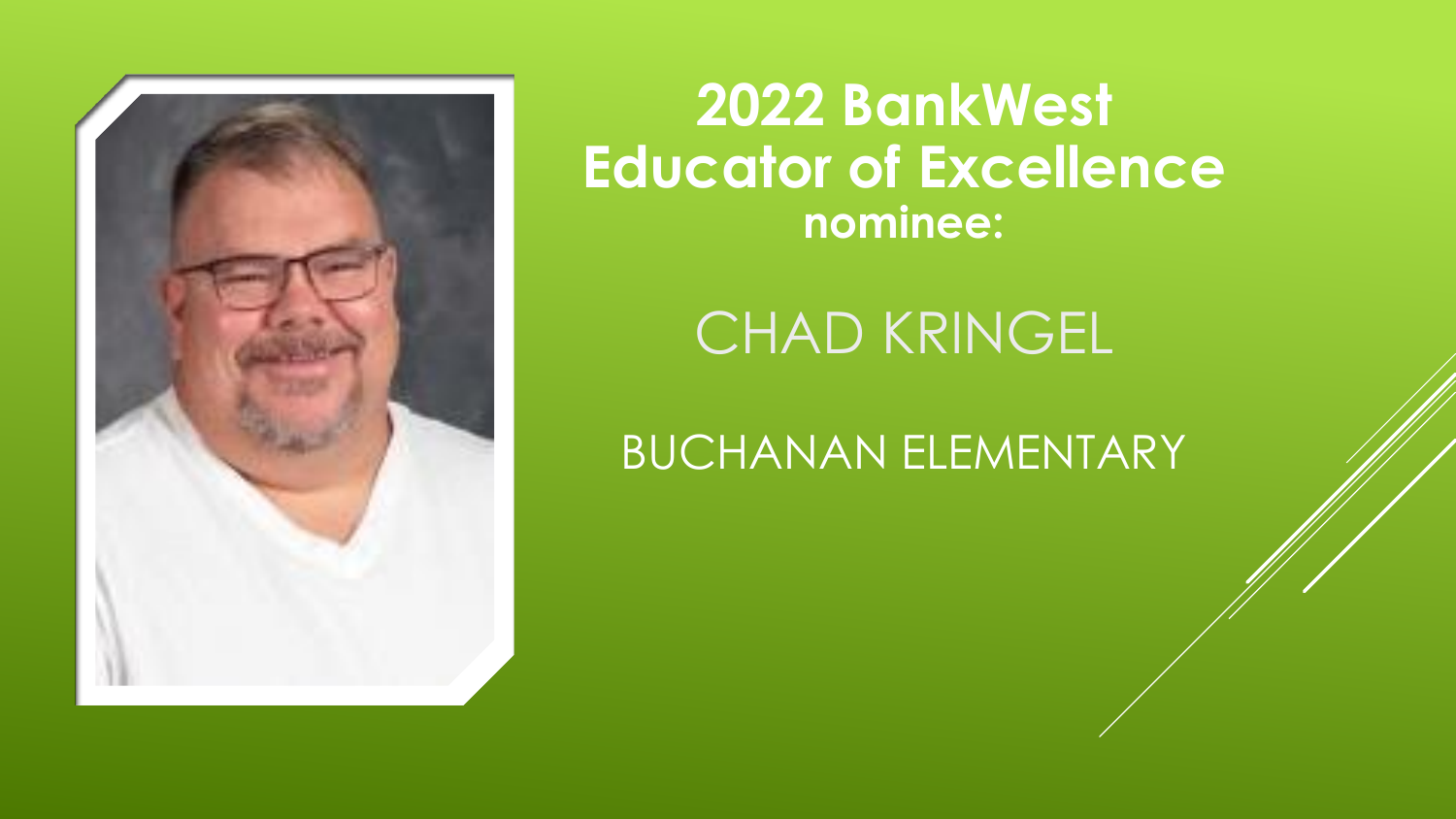

# PAM KRINGEL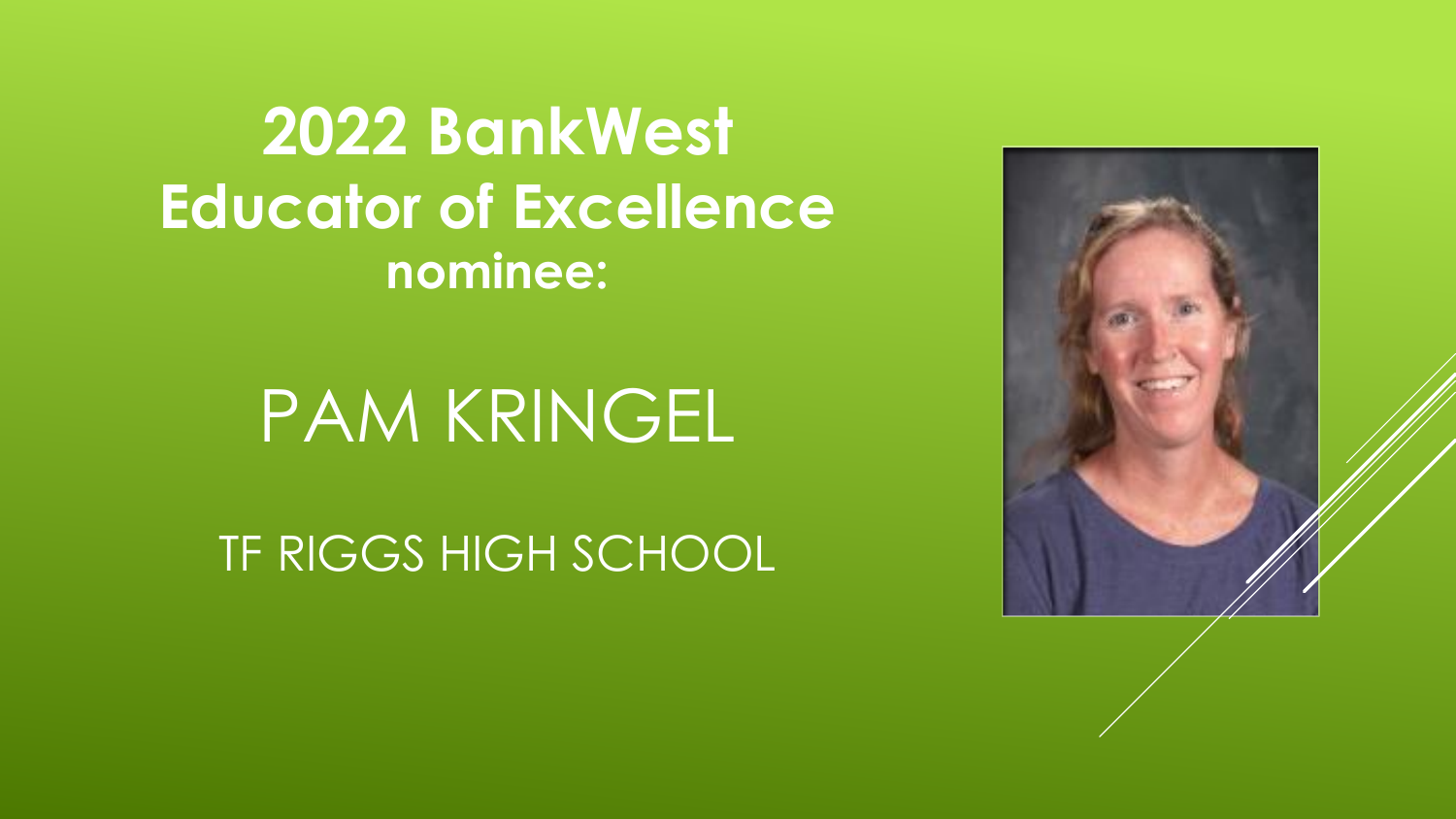

## JOSEPH LEHMAN

GEORGIA MORSE MIDDLE SCHOOL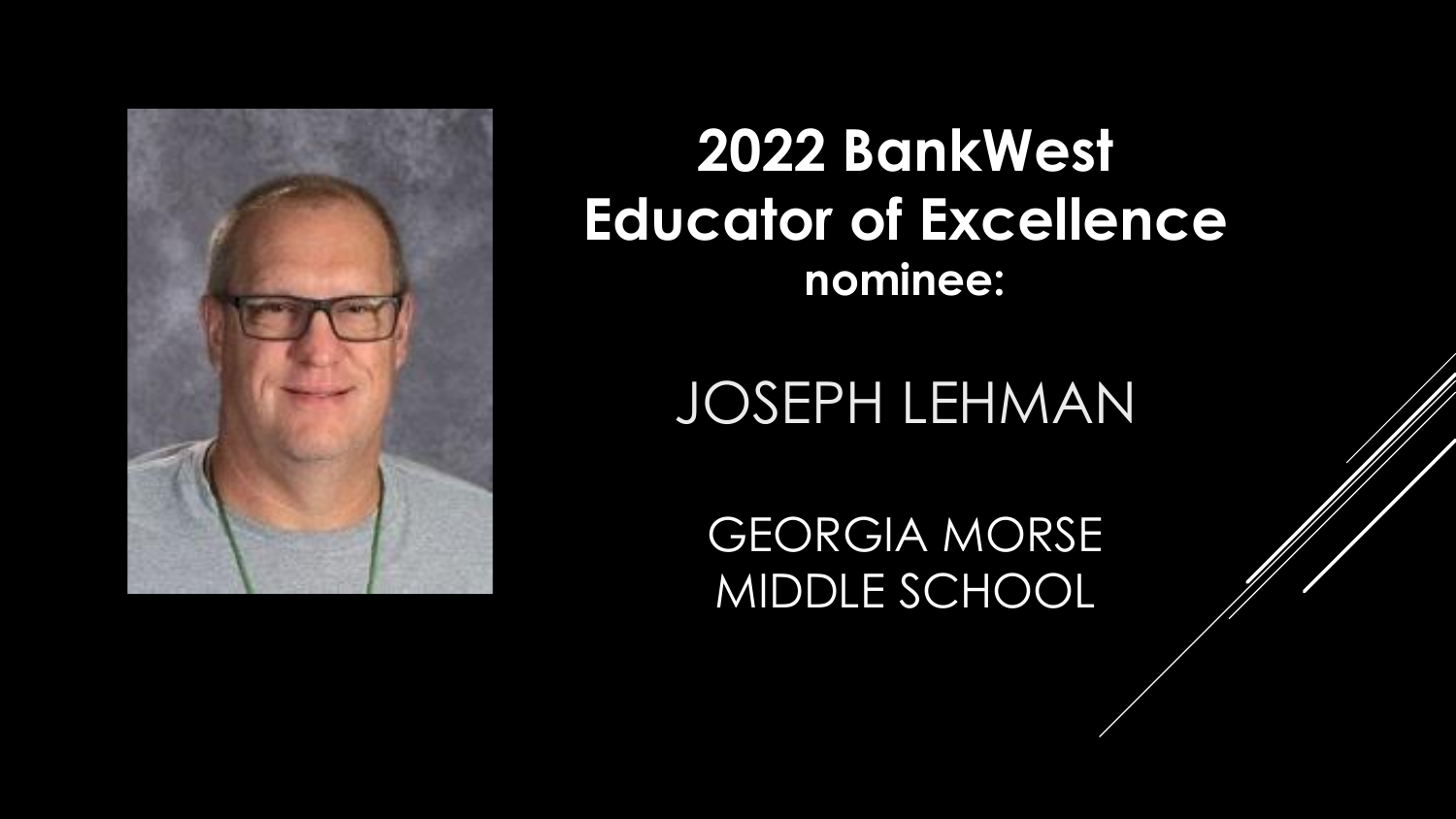#### KIM LIVERMONT

#### WASHINGTON ELEMENTARY

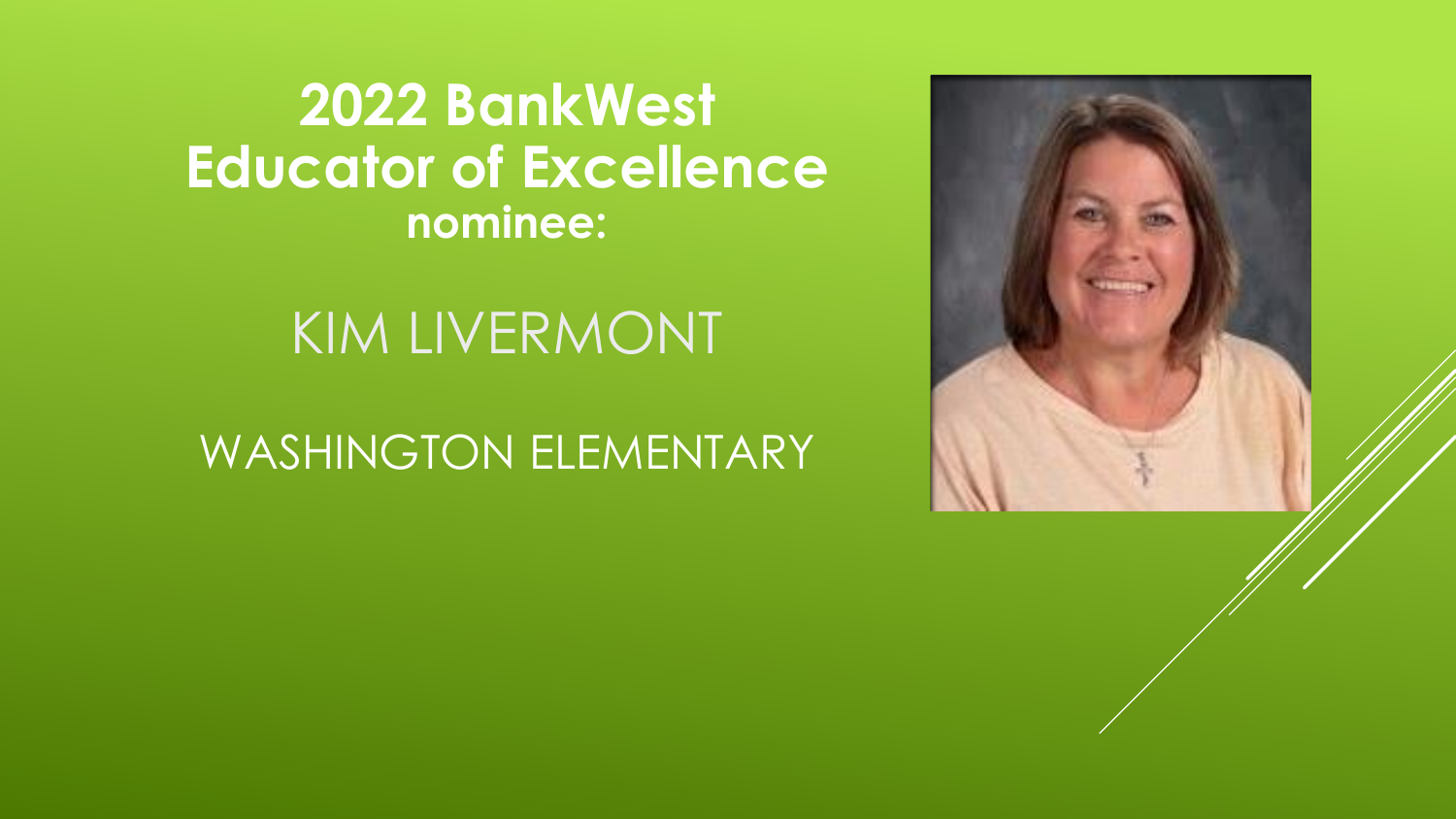

# MACKENZIE MCKEITHAN-JENSEN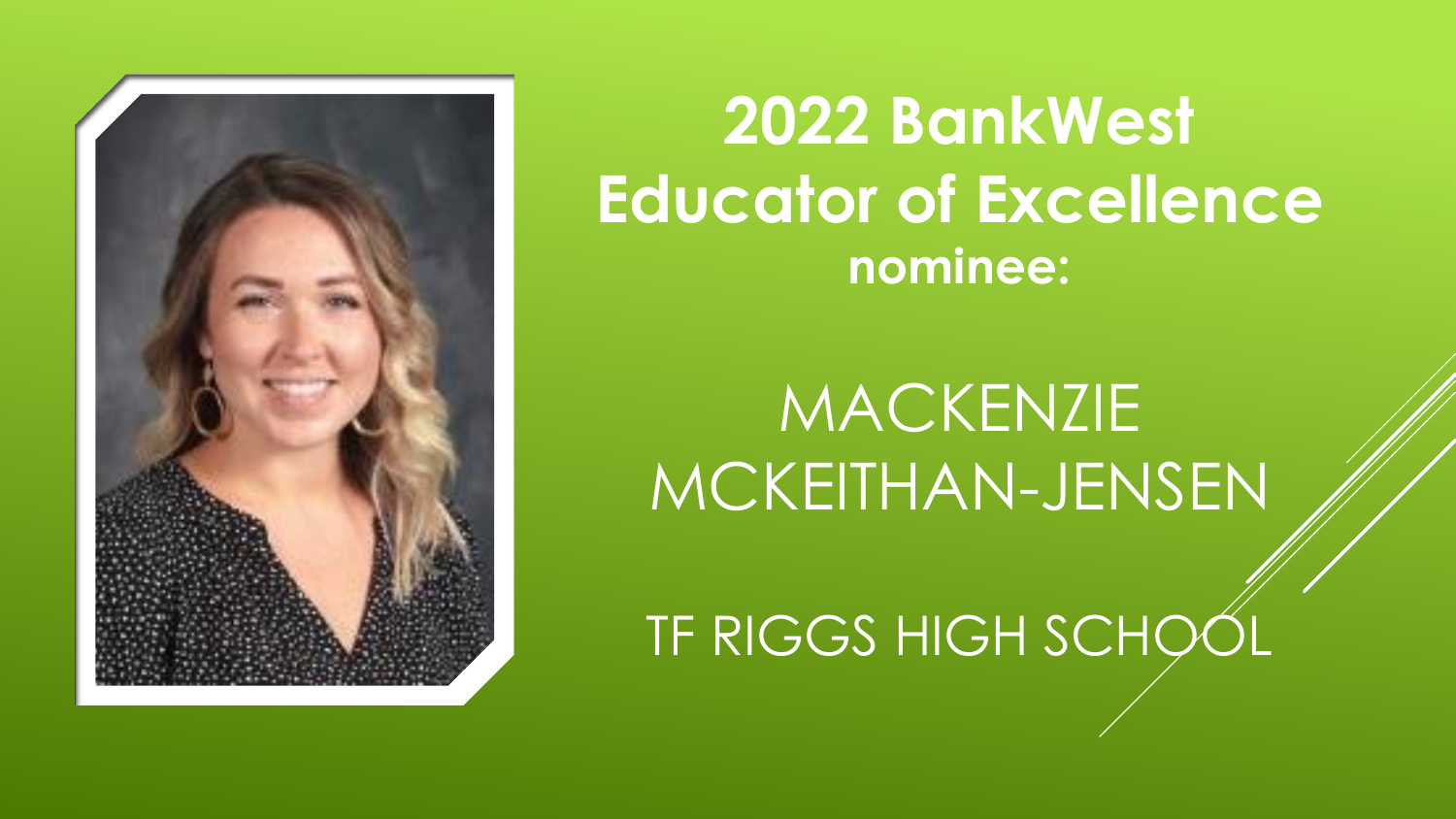

SAMANTHA PALU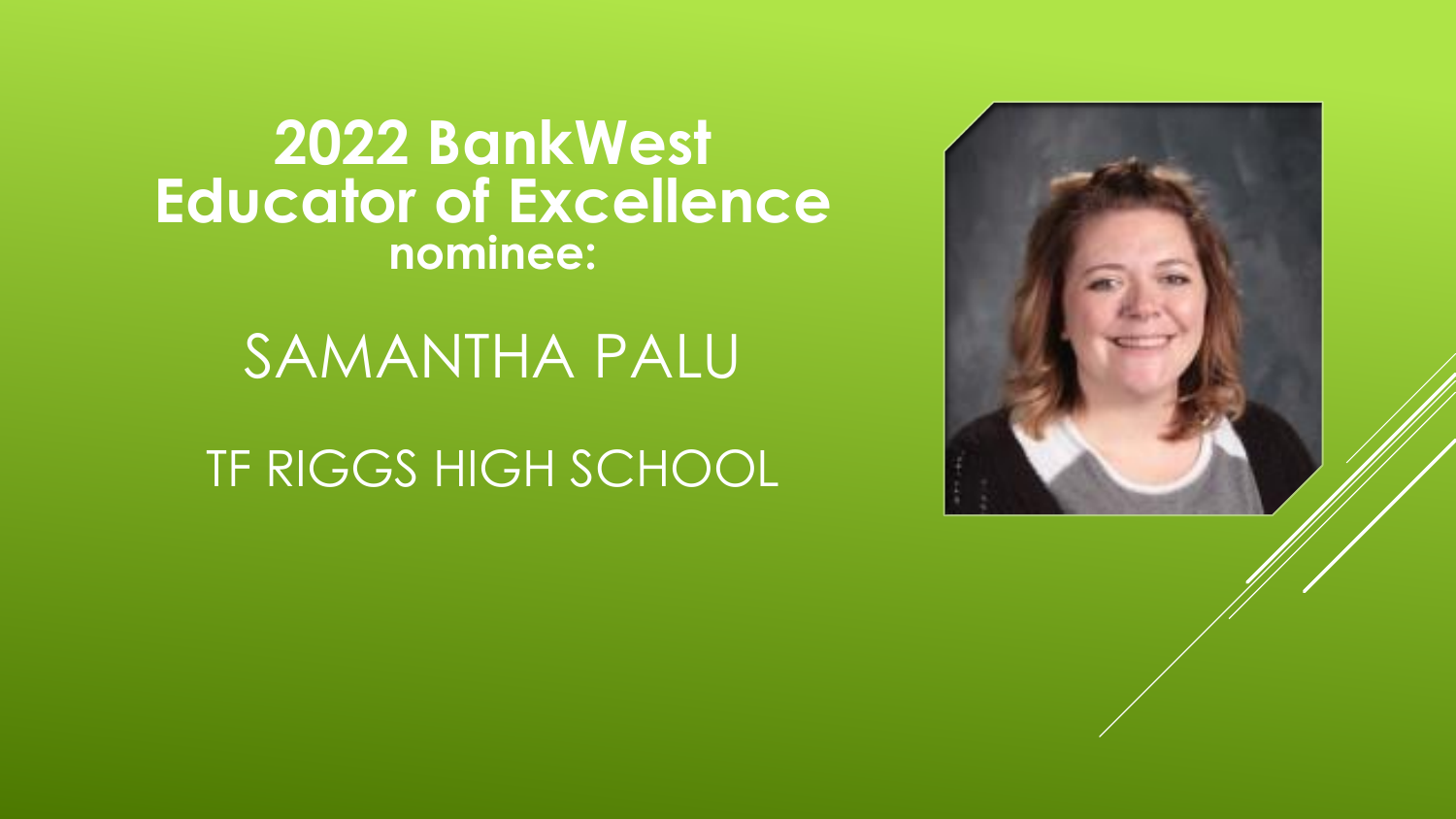

# Brittanie Rezac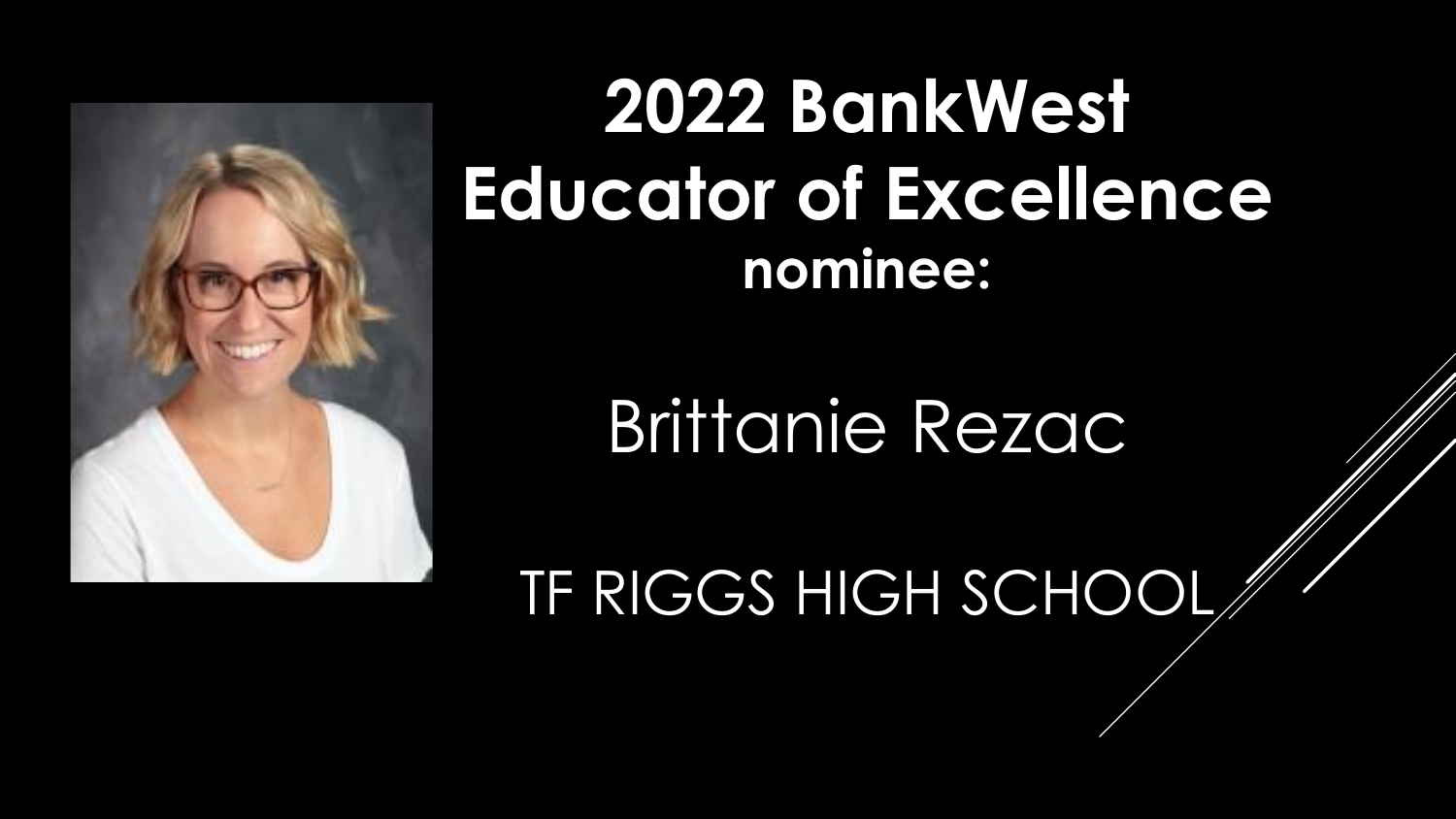# Christina Schaefer

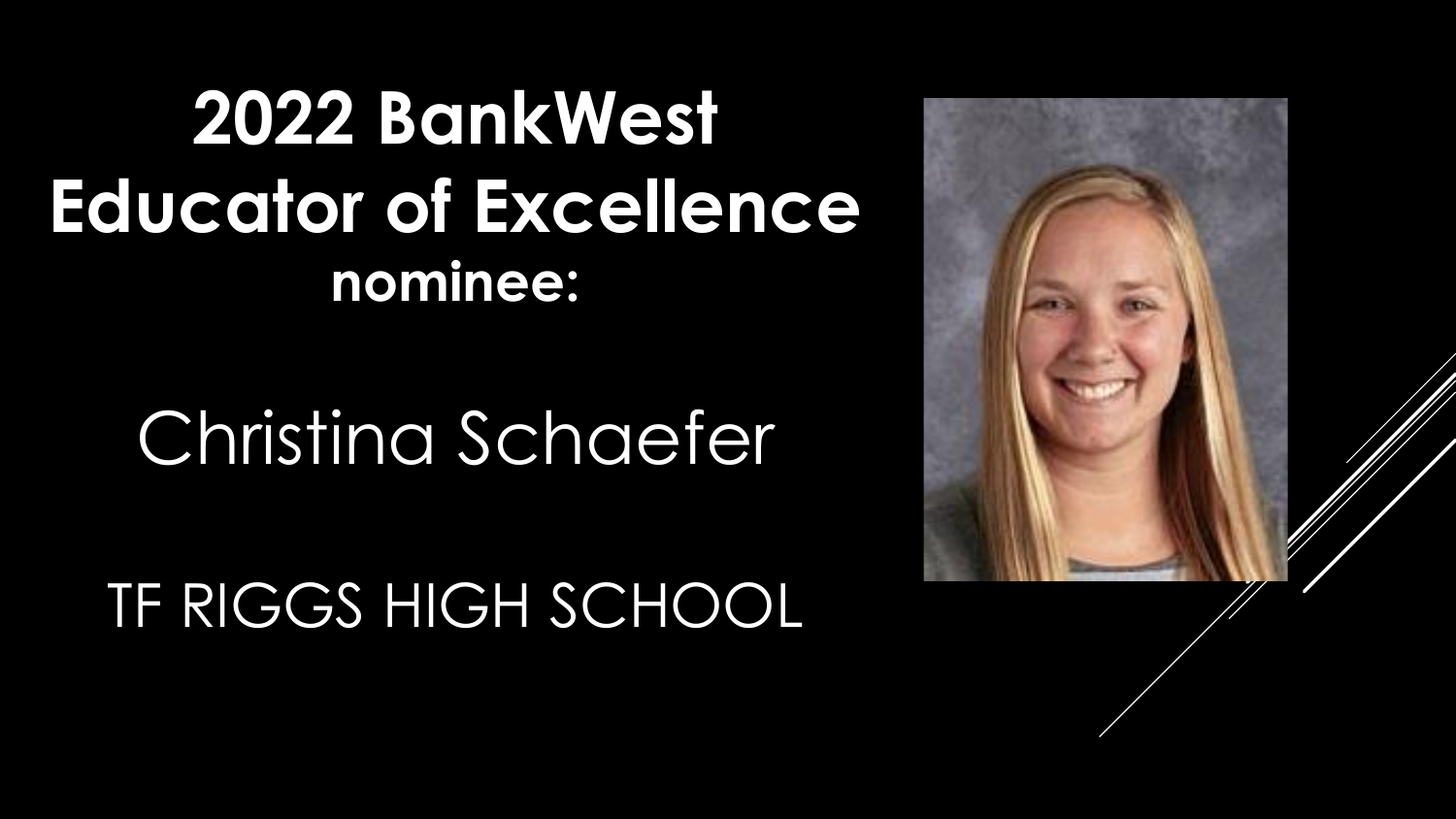Dan Snyder

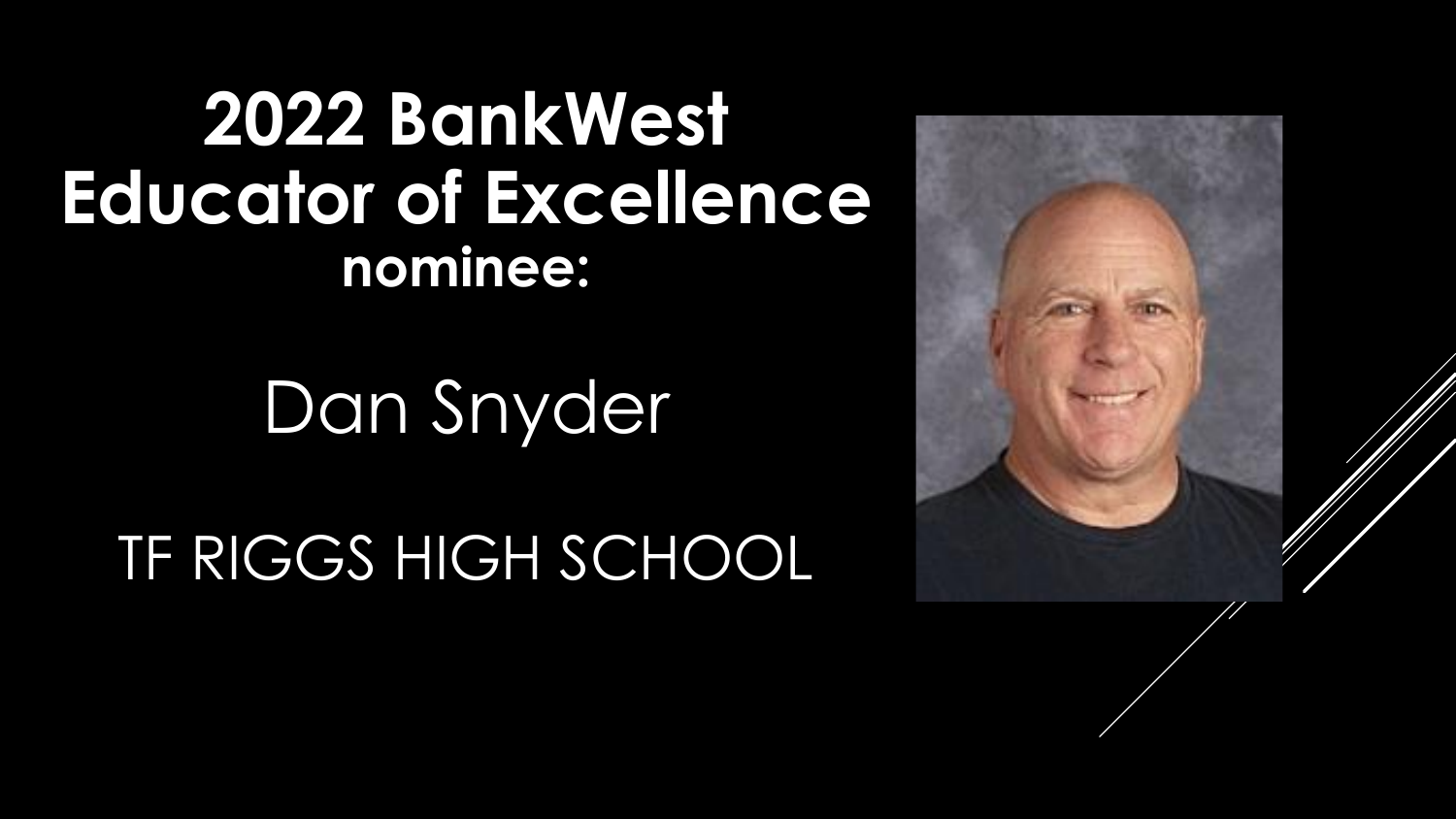

# Adam Spoehr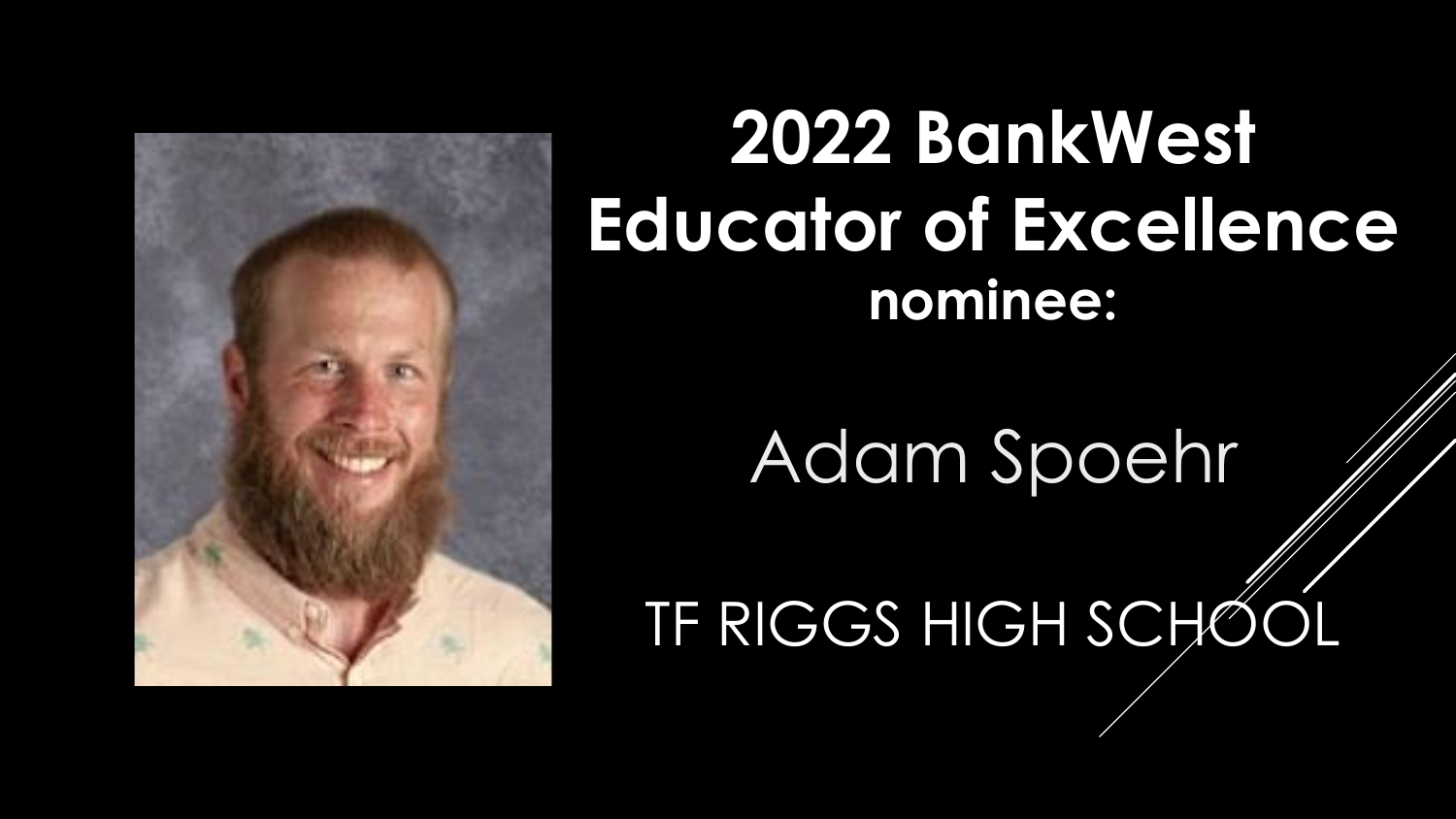

Steve Steele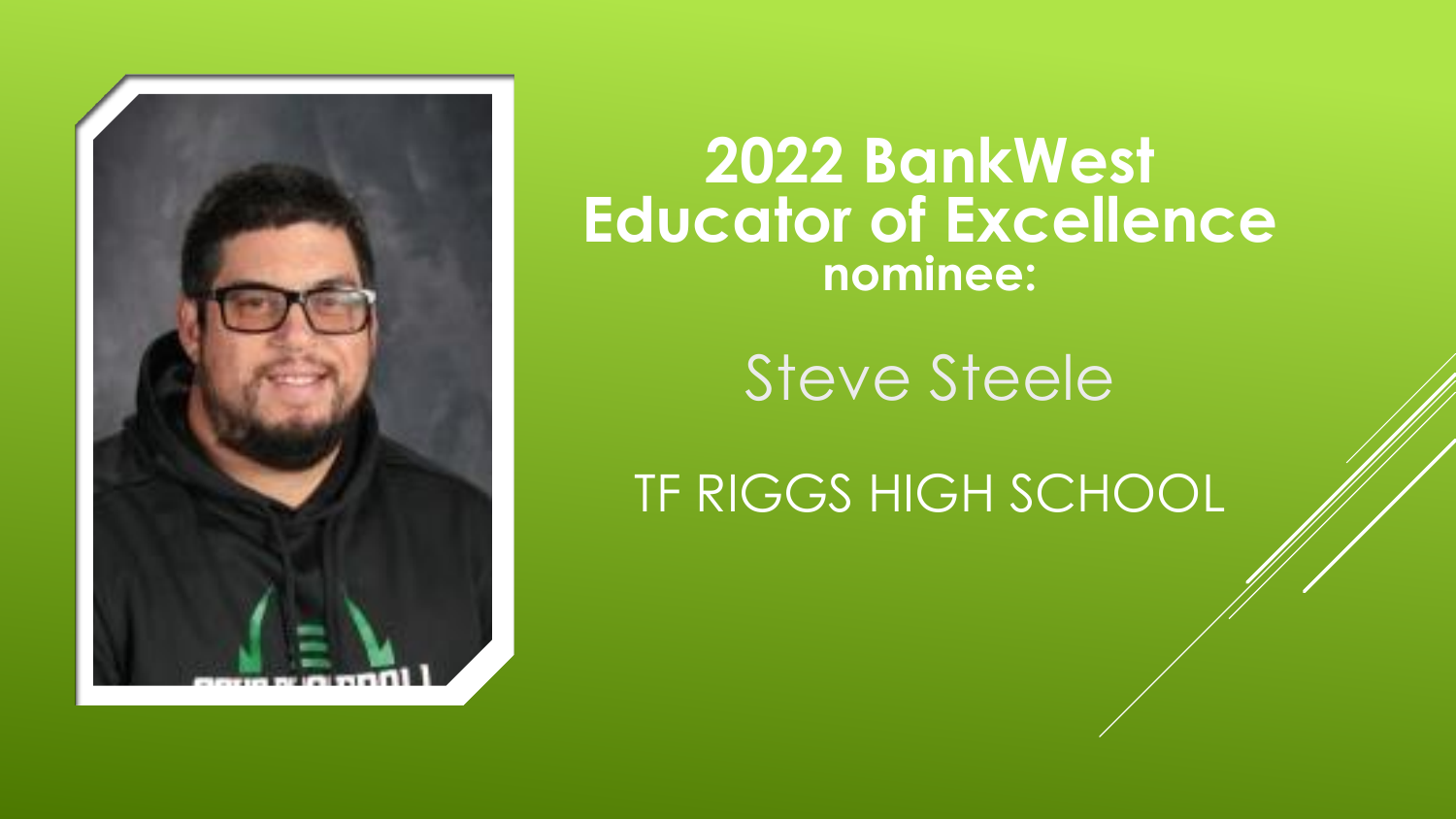

AMBER STOUT

JEFFERSON ELEMENTARY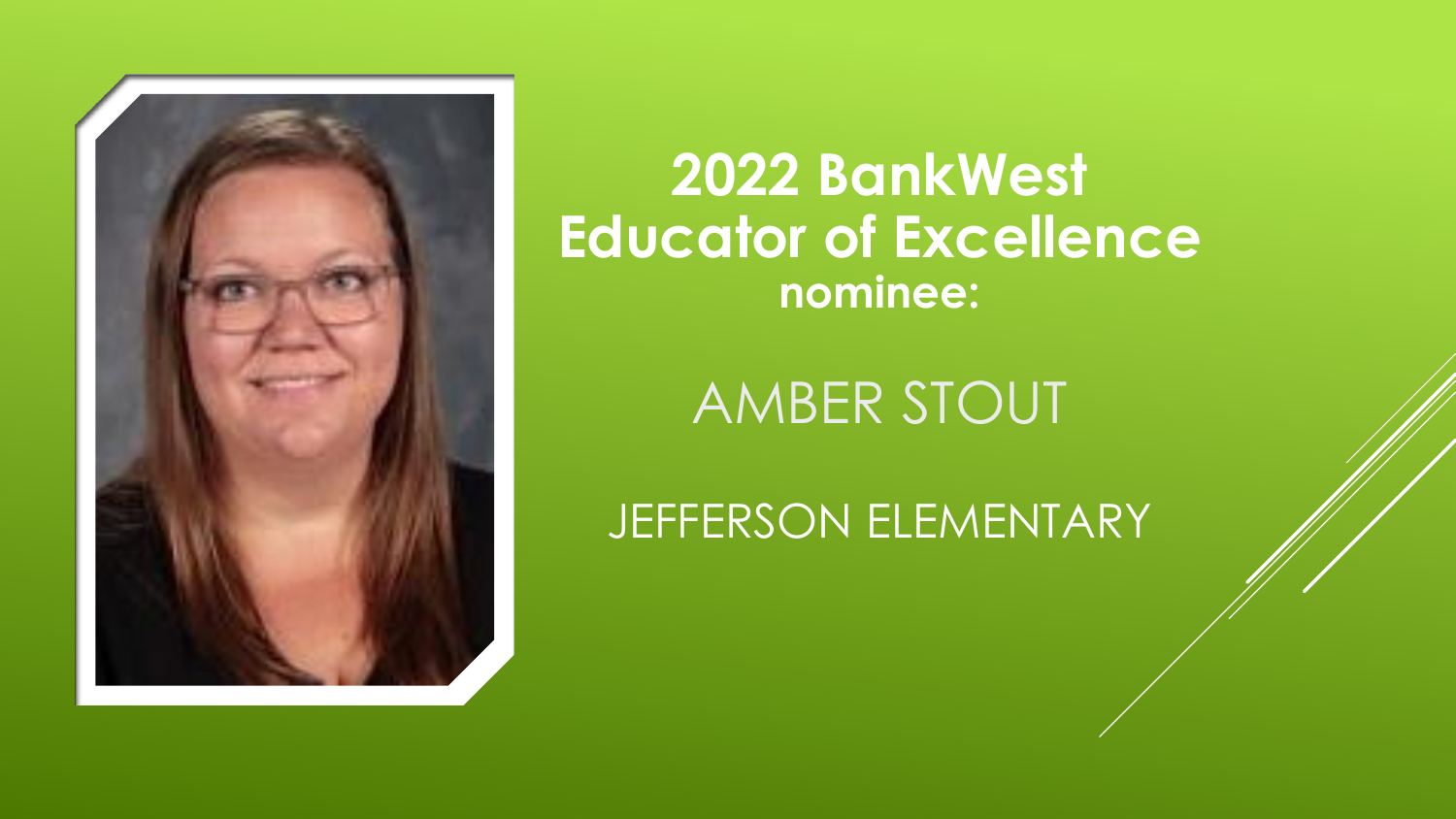

## MICHELLE STRAND

GEORGIA MORSE MIDDLE SCHOOL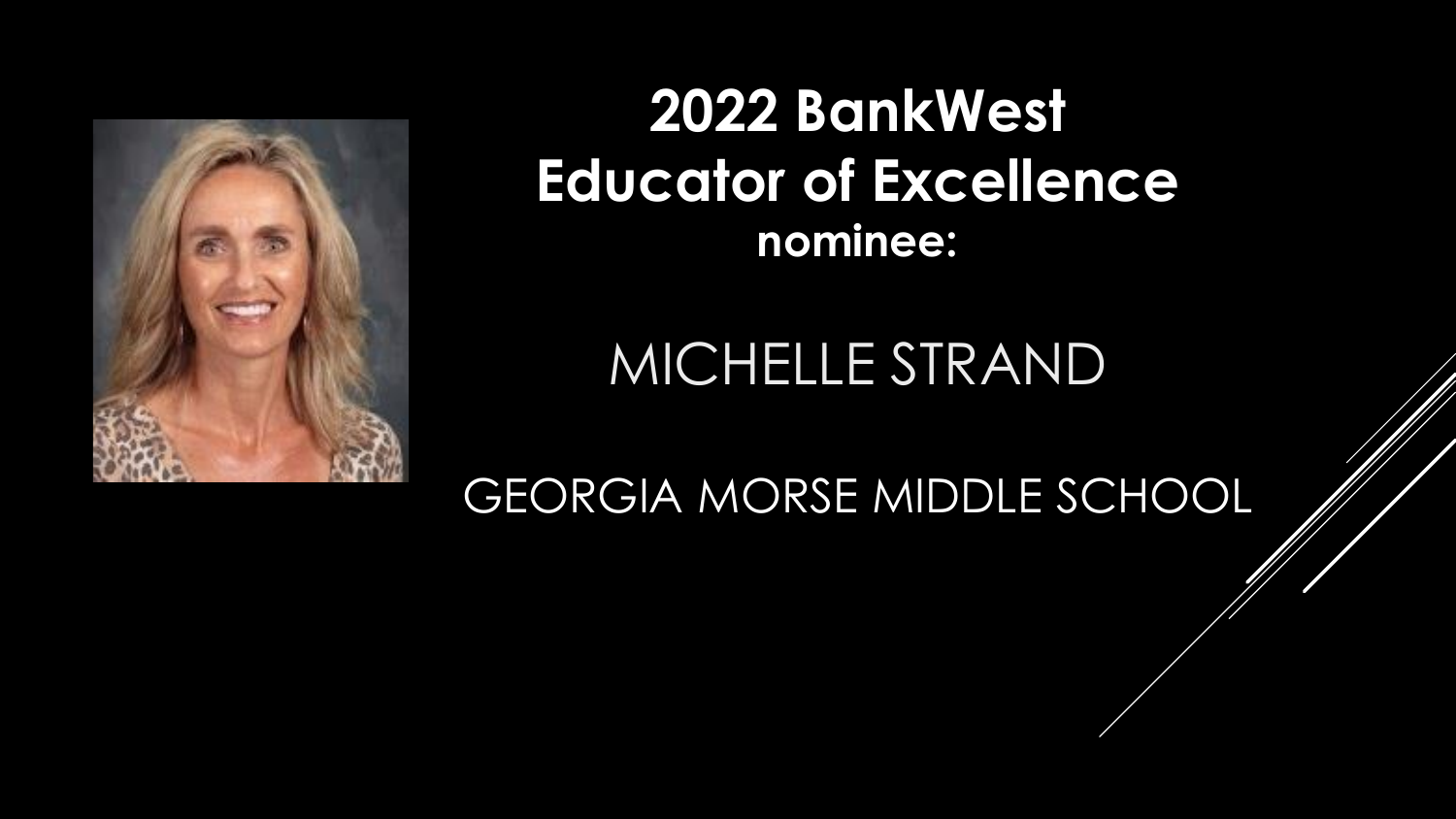

# Elizabeth Vogt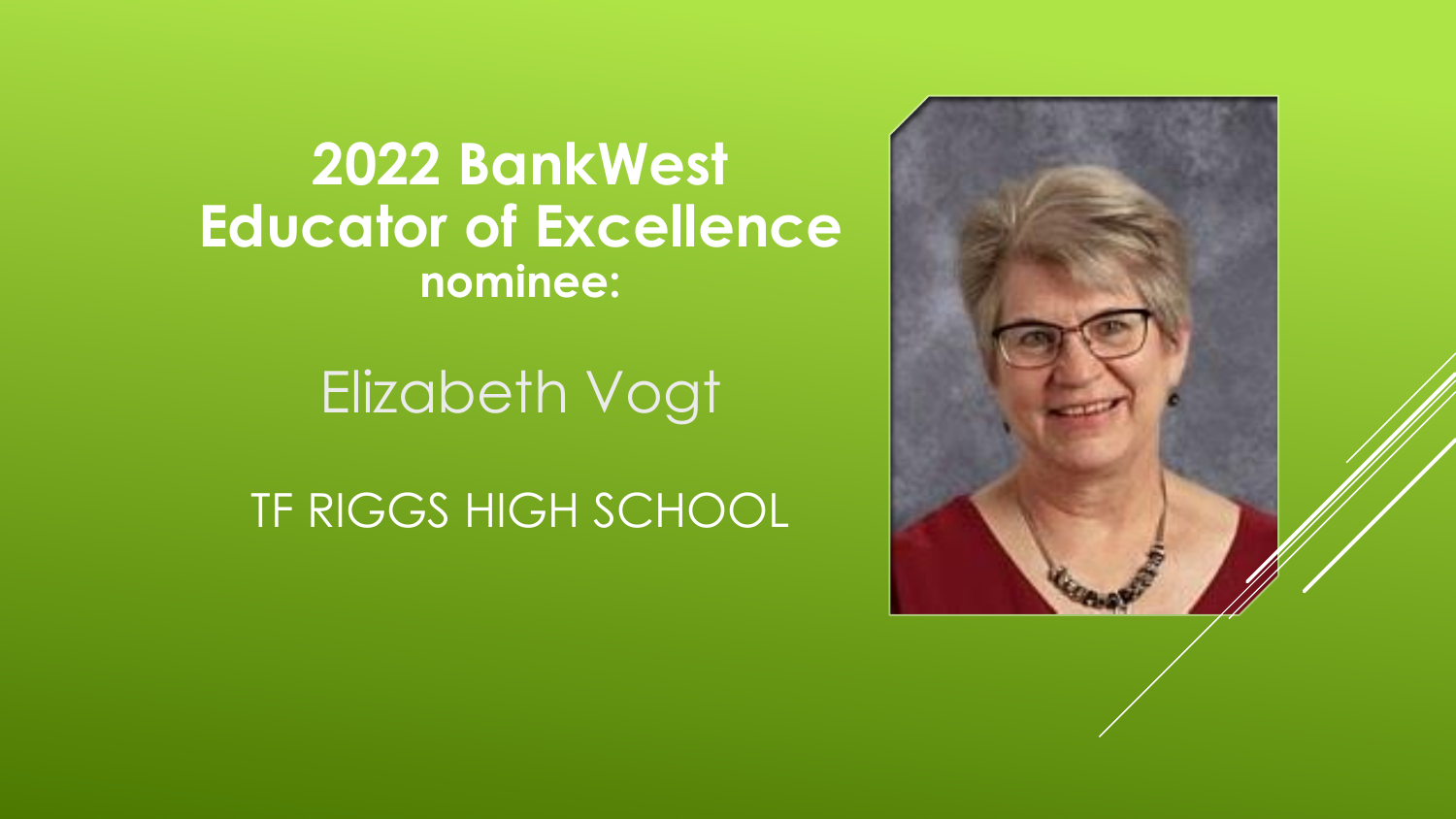BECKY WALSH

ST. JOSEPH ELEMENTARY

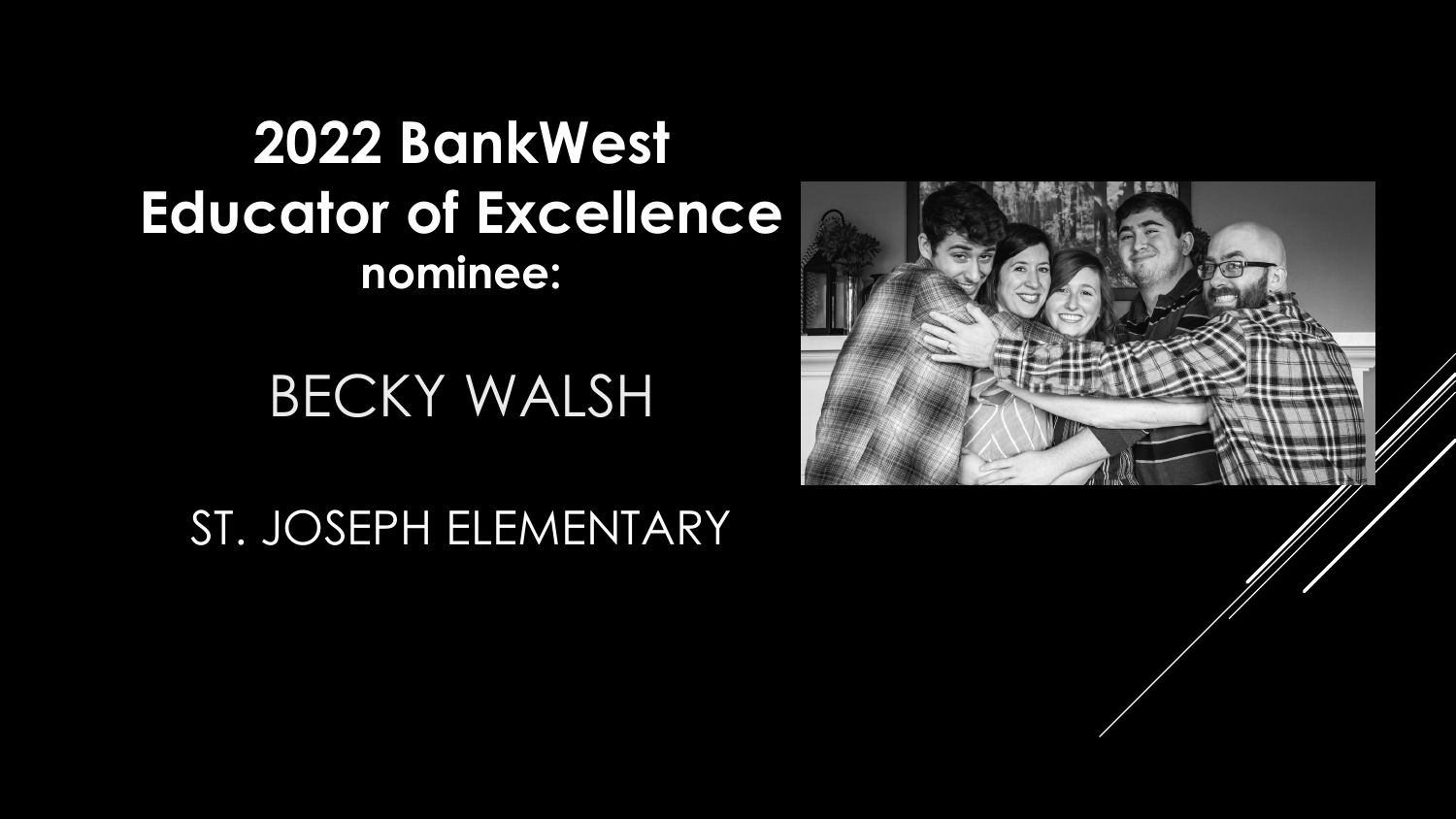

PAULA WEELDREYER

JEFFERSON ELEMENTARY